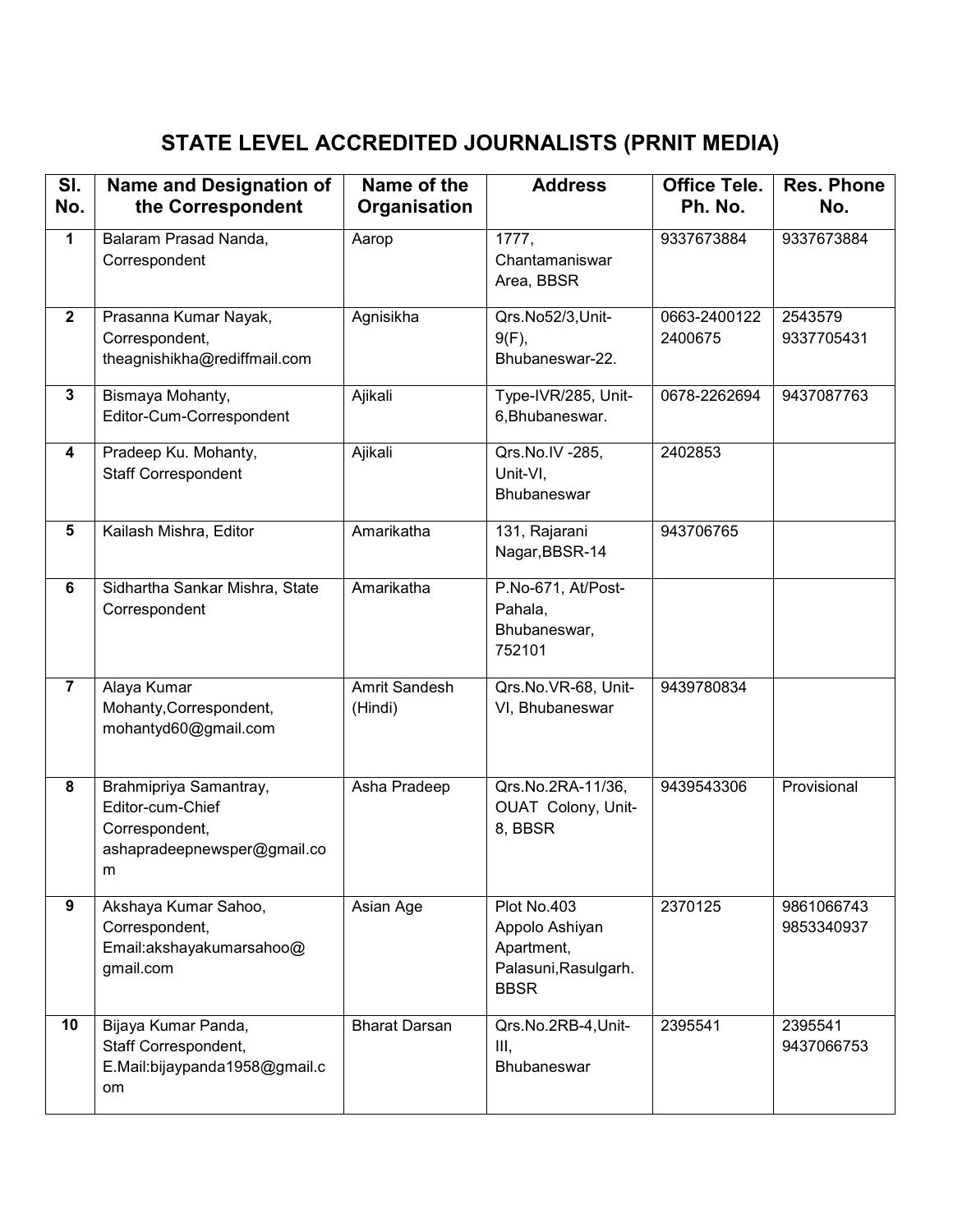| 11 | Prakash Kumar Mohapatra, State                                                                  | <b>Bima Chronicle</b>      | 104, CTC Road,<br>Bomikhal, BBSR                                            |                       |                          |
|----|-------------------------------------------------------------------------------------------------|----------------------------|-----------------------------------------------------------------------------|-----------------------|--------------------------|
|    | <b>Chief Correspondent</b>                                                                      |                            |                                                                             |                       |                          |
| 12 | Saroj Ranjan Pattanaik, Editor-<br>cum-Correspondent,<br>birakalinga@gmail.com                  | Bira Kalinga               | Qr-2RF-4/1, Co-OP<br>Housing Colony,<br>Unit-3, BBSR-1                      | 9438299139            | Provisional              |
| 13 | Surendra Sahu,<br>Editor-cum-Correspondent,<br>Email:<br>capitalposter@rediffmail.com           | <b>Capital Poster</b>      | 2RA-43/1, Unit-9<br>Flat, Bhubaneswar-<br>22                                | 9437196086<br>2544119 | Provisional              |
| 14 | Kishore Chandra<br>Mangaraj, Correspondent<br>(Provisional)<br>Kishoremangaraj@gmail.com        | Chamakta Aaina             | 1/D, Sainth Palace,<br>4th Lane,<br>Jagamohan Nagar,<br>Khandagiri, BBSR-30 |                       | 9861375404<br>9437100032 |
| 15 | Parthasarathi Ajaya BarikEditor-<br>Cum-Correspondent,<br>E.Mail:chirasandhan1995@gm<br>ail.com | Chirasandhan               | MIG-78, Ananta<br>Vihar, Pokhariput, BB<br>SR-20.                           | 235247023525<br>00    | 9937623466               |
| 16 | Sri P. Avaya Kumar, State<br>Level Correspondent                                                | Chirasandhan               | MIG-78, Ananta<br>Vihar,<br>Pokhariput, BBSR-20.                            |                       |                          |
| 17 | Bimal Das, Special<br>Correspondent,<br>bimalmedia@gmail.com                                    | Dansan                     | $S-3/20,$<br>Niladree Vihar,<br>C.S.Pur BBSR-21                             | 9040940780            | 9439968686               |
| 18 | Sri Purna Chandra Jena<br><b>Special Correspondent</b>                                          | Dansan                     | Qrs.No.286, AG<br>Colony,<br>Unit-IV, BBSR                                  | 9861063693            | Provisional              |
| 19 | Shital Tarang Beuria,<br><b>Special Correspondent</b>                                           | Deccan Herald<br>(English) | Qrs.No.4R/4,Near<br>Central School, Unit-<br>9, BBSR                        | 2536746               | 2536813<br>9861045625    |
| 20 | Tathagata Satpathy, Editor                                                                      | <b>Dharitri</b>            | B-15, Industrial<br>Estate,<br>Rasulgarh, BBSR-10                           | 0674-2580101          | 0674-2536644             |
| 21 | Srustidhar Parida, Chief Editor-<br>cum- Correspondent,<br>pratidhwani.dhwani@gmail.com         | Dhwani<br>Pratidhwani      | 2RB-4, Unit-3,<br>Bhubaneswar                                               | 9437063705            | Provisional              |
| 22 | Priya Ranjan Sahoo,<br>Editor-Cum-Correspondent                                                 | Dhwaza                     | 55, Ratnakar Bag,<br>Tankapani Road,<br>BBSR.                               | 2431261               | 9437016461               |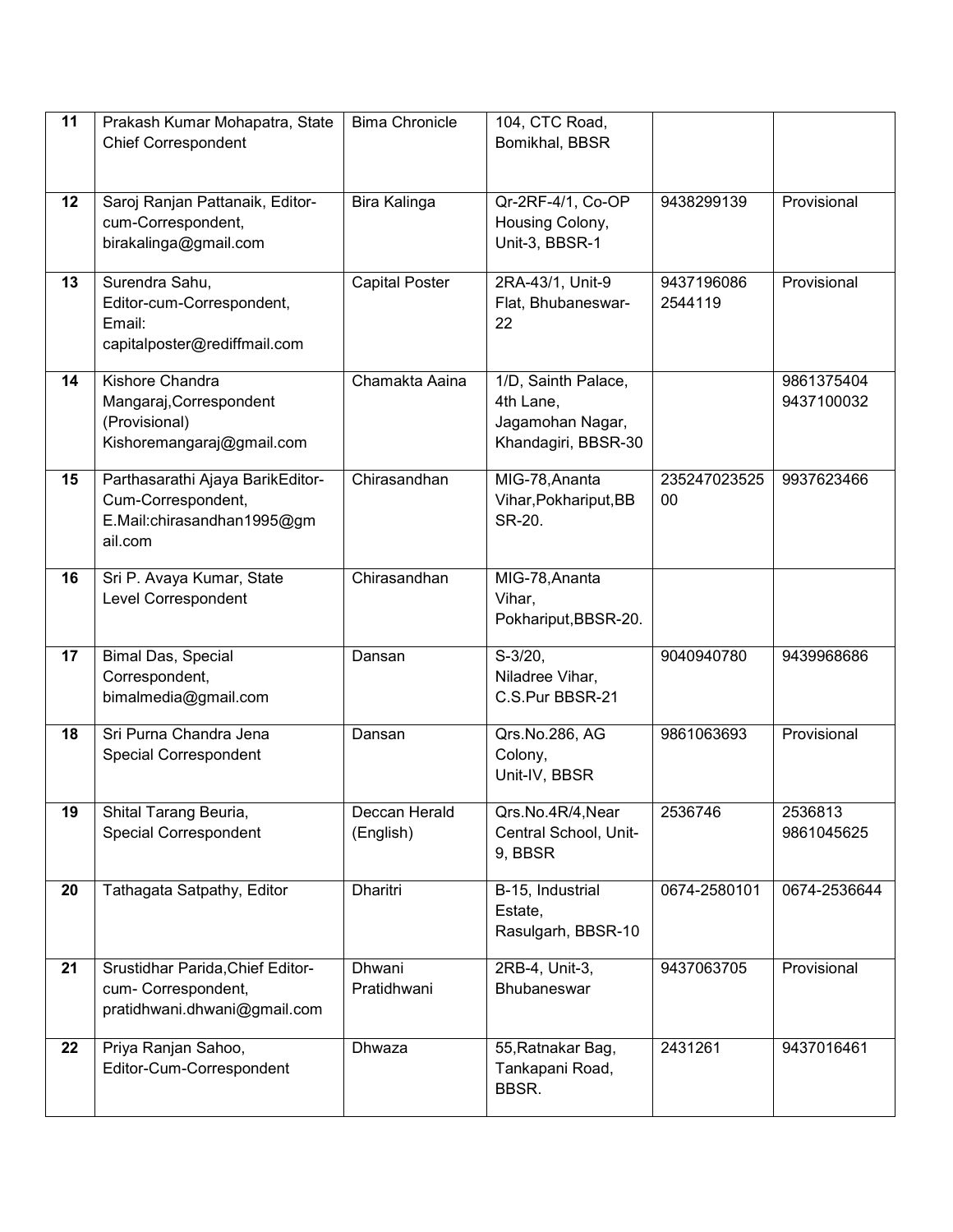| 23 | Prasanta Kumar Nayak, State    | Dunia Khabar           | <b>Plot No 722,</b>   | 0674-3297278 | 9338088242   |
|----|--------------------------------|------------------------|-----------------------|--------------|--------------|
|    | Level Correspondent,           |                        | Laxmisagar,           |              |              |
|    | vidyabati33@gmail.com          |                        | Bhubaneswar           |              |              |
|    |                                |                        |                       |              |              |
| 24 | Aneel Prasad Mishra,           | <b>Eastern Press</b>   | VA-12/2, Unit-        | 2530572      | 9437061193   |
|    | Photo Journalist,              | Agency                 | 2,BBSR                |              |              |
|    | E.Mail:epaorissa@yahoo.com     |                        |                       |              |              |
|    |                                |                        |                       |              |              |
| 25 | Hari Prasad Bharati, Photo     | <b>Eastern Press</b>   | A-311,                | 2530572      | 9437092614   |
|    | Journalist,                    | Agency                 | Kesarienclave,        | Fax-2560911  |              |
|    | E.Mail:haripharatee@gmail.co m |                        | Nuasahi, Unit-8,      |              |              |
|    |                                |                        | <b>BBSR-12</b>        |              |              |
| 26 | Lalat Kishore Bhanja           | Employment             | Plot No.D-1/1         | 2584053,     | Provisional  |
|    | Editor-cum-Correspondent       | Solution               | Mancheswar            | 9437107293   |              |
|    |                                |                        | Industrial Estate,    |              |              |
|    |                                |                        | <b>Bhubaneswar</b>    |              |              |
|    |                                |                        |                       |              |              |
|    |                                |                        |                       |              |              |
| 27 | Madhusudan Sahoo, Photo        | <b>EPA Weekly</b>      | VA-12/1, Unit-II,     |              | 9861261633/  |
|    | Journalist, Email:             |                        | <b>BBSR</b>           |              | 0674-2534571 |
|    | epaorissa@yahoo.com            |                        |                       |              |              |
|    |                                |                        |                       |              |              |
| 28 | Shaikh Riaj Mohammed           | <b>Fast News</b>       | Flat Plot No.170      | 9437142171   | Provisional  |
|    | Managing Editor-cum-           | <b>Network</b>         | Bayababa Matha        |              |              |
|    | Correspondent,                 |                        | Road, Unit-9, BBSR-   |              |              |
|    | E.Mail: odishafnn@gmail.com/   |                        | 22                    |              |              |
|    | riajmohammed@gmail.com         |                        |                       |              |              |
| 29 | Debabrata Mohanty, Senior      | <b>Hindustan Times</b> | Flat No-312, E Block, | 9438047662   | Provisional  |
|    |                                |                        | <b>Baishnav Vihar</b> |              |              |
|    | Assistant Editor, E.Mail:      |                        |                       |              |              |
|    | debabratamohanty@gmail.com     |                        | Apartment,            |              |              |
|    |                                |                        | Bomikhal, BBSR        |              |              |
| 30 | Sukanta Kumar Mohanty,         | Indus                  | Flat No-403,          | 0674-2370125 |              |
|    | Spl.Correspondent,             | ValleyTimes            | AppolloAshiyana       |              |              |
|    | indusvalleytimes@gmail.com     |                        | Apartment,            |              |              |
|    |                                |                        | Rasulgarh, BBSR       |              |              |
|    |                                |                        |                       |              |              |
| 31 | Sirish Chandra Mohanty,        | Industry & Mines       | 115-Soubhagya         |              | 9437072248   |
|    | Editor-cum-Correspondent,      | Observer               | Nagar,                |              |              |
|    | imobserver@rediffmail.com      |                        | SBI Housing Colony,   |              |              |
|    |                                |                        | BBSR-3                |              |              |
| 32 | Jitendra Tripathy,             | Isha                   | Plot no. 298, 1st     | 2595758      |              |
|    | Special Correspondent          |                        | floor, Ganganagar,    |              |              |
|    |                                |                        | Bhubaneswar           |              |              |
|    |                                |                        |                       |              |              |
|    |                                |                        |                       |              |              |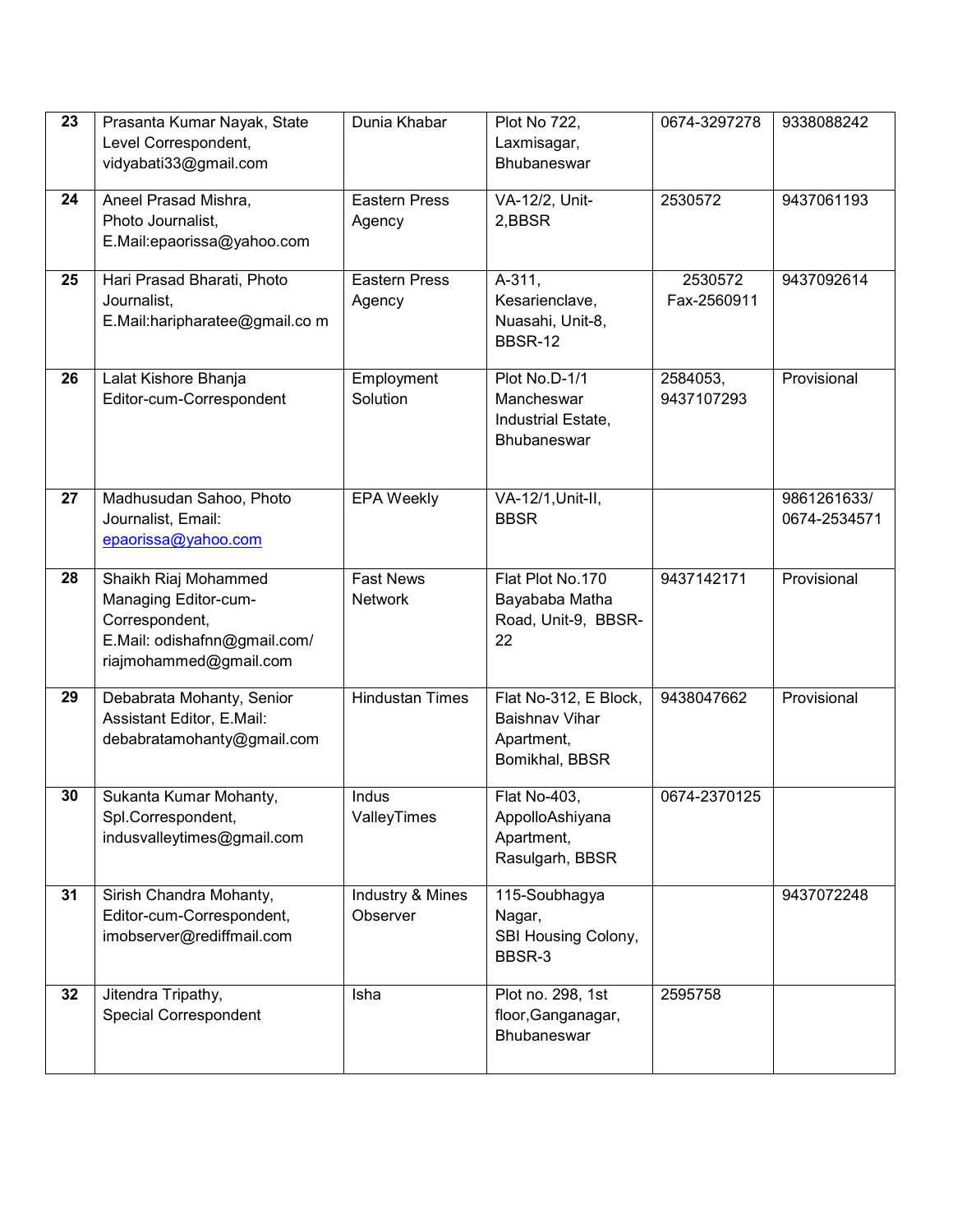| 33 | Sudhansu Kumar Das,<br>Editor-Cum-<br>Correspondent(Provisional)<br>E.Mail:sudhansu.journalist@g<br>mail.<br>com | Isha                        | Plot No.-107/11,<br>Phase-VII,<br>Sailashree Vihar,<br>C.S.Pur, BBSR-<br>751021  | 9438019665                         | 0674235113<br>9337113204 |
|----|------------------------------------------------------------------------------------------------------------------|-----------------------------|----------------------------------------------------------------------------------|------------------------------------|--------------------------|
| 34 | Ramesh Ch. Mohanty,<br>Correspondent                                                                             | Janamorcha<br>(Hindi)       | Qrs.No.VA-4/1,<br>Unit-II, Bhubaneswar                                           | 2531222                            | 9437082802               |
| 35 | Sri Madhabananda Behura, State<br>Correspondent                                                                  | Janamukha                   | Plot No.2198/A, Near<br>Badagada Hata, BJB<br>Nagar, PS.Badagada,<br>Dist-Khurda |                                    | 9439315905<br>9861123805 |
| 36 | Sanjib Kumar Patjoshi,<br>Editor-cum-Correspondent,<br>janatarabandhu@gmail.com                                  | Janatara Bandhu             | Qrs.No.IVR-18/4,<br>Unit-1, Bhubaneswar                                          |                                    | Provisional              |
| 37 | Jayanta Kumar Das,<br>Correspondent,<br>kalingabharati@yahoo.co.in                                               | Kalinga Bharati             | C/o P C Mishra.<br>Jagannath Lane, AD<br>Market, Badambadi,<br>Cuttack           | 0674-<br>2573275(O),<br>2573147(F) | 9437082325<br>8763713236 |
| 38 | Chittaranjan Pattnaik, News<br>Editor-cum-Spl.Correspondent,<br>kholakatha@rediffmail.com                        | Kholakatha                  | Qrs.No.VR-96,<br>Unit-<br>VI, Bhubaneswar                                        | 9438500111                         | 2536353<br>9437749345    |
| 39 | Govinda Chandra Samal, Editor-<br>Cum-Correspondent<br>E.Mail:krantinews@Indiatimes.<br>com                      | Krantidhara                 | LB-57, Stage-<br>IV, Laxmisagar Brit<br>Colony, BBSR-<br>751006                  | 2571571                            | 9439203964               |
| 40 | Biswaranjan Mishra, State<br>Correspondent                                                                       | Krantidhara (Odia<br>daily) | Plot No.1103/2933,<br>Friends Colony, Near<br>Balabhadra Estate,<br>Unit-8, BBSR |                                    |                          |
| 41 | Bhagirathi Patajoshi,<br>Special Correrspondent                                                                  | Mahabharat                  | N-5/90, IRC Village,<br>Nayapalli,<br>Bhubaneswar                                | 2552757                            | 2570572                  |
| 42 | Satyabadi Nayak,<br>State Level Correspondent<br>satyabadinayak2010@gmail.co<br>m                                | Manthan (Daily)             | A-17/8,<br>Surya Nagar, BBSR                                                     | 2397438                            | 9778071104               |
| 43 | Niranjan Puhan, Executive<br>Editor-<br>Cum-Correspondent                                                        | Manthan<br>(Weekly)         | A-17/8,<br>Surya Nagar, BBSR                                                     | 2394337                            | 9237004544               |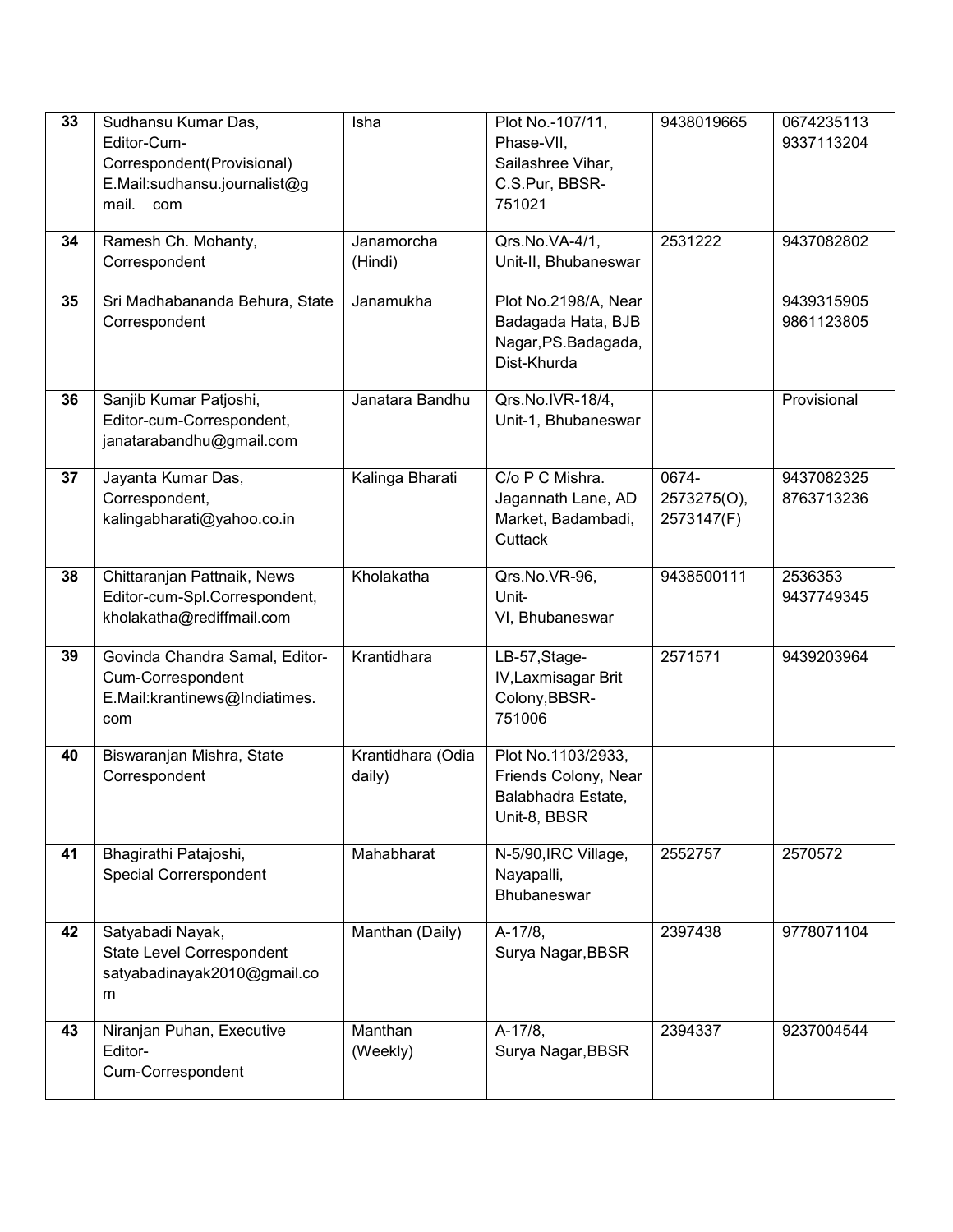| 44 | Ranjurani Mishra, Editor-Cum-                          | Mukta Mandap               | Plot No.257,                              | 0674-2742199 | 9861148081  |
|----|--------------------------------------------------------|----------------------------|-------------------------------------------|--------------|-------------|
|    | Correspondent,                                         |                            | KharavelNagar,<br><b>Bhubaneswar</b>      |              |             |
|    | muktad_06@yahoo.com                                    |                            |                                           |              |             |
|    |                                                        |                            |                                           |              |             |
| 45 | Basanta Kumar Das,                                     | Narikalyan                 |                                           |              |             |
|    | Spl.Correspondent                                      |                            |                                           |              |             |
|    |                                                        |                            |                                           |              |             |
| 46 | Rina Gadanayak,                                        | Narikalyan                 | Plot No.B/27, B/28                        |              | 2303278     |
|    | Editor-Cum-Correspondent                               | (Weekly)                   | Chandaka Industrial<br>Estate,            |              | 9437308770  |
|    |                                                        |                            | PO:KIIT, BBSR-                            |              |             |
|    |                                                        |                            | 75024                                     |              |             |
|    |                                                        |                            |                                           |              |             |
| 47 | Byomakesh                                              | <b>National News</b>       | Plot no B-253 BDA                         | Fax-0674-    | Provisional |
|    | Dash, Correspondent                                    | Service                    | Complex, Baramunda                        | 2354414      | 9776907800  |
|    | byomakeshdash@gmail.com                                |                            | , BBSR-3                                  |              |             |
| 48 | Biswaranjan Mohanty, Principal                         | <b>National Tidings</b>    | Plot No.1177/7,                           |              | 9338581095  |
|    | Correspondent                                          | Service(News               | Nayapalli                                 |              | 9668781169  |
|    |                                                        | Agency)                    | (Gada Sahi), BBSR                         |              |             |
|    |                                                        |                            |                                           |              |             |
| 49 | Sanat Mishra, Correspondent,                           | <b>News</b><br>Trust<br>of | A/E-38, Phase-I,                          | 2591915      | 2532325     |
|    | newstrustpress@gmail.com                               | India                      | Bhimatangi Housing                        | 9937738038   | 9439859474  |
|    |                                                        |                            | <b>Board</b><br>Colony,                   |              |             |
|    |                                                        |                            | BBSR-751002                               |              |             |
| 50 | Srimay Kar, Bureau Chief                               | News Indian                | 25 A, Janapath, Unit-                     |              |             |
|    |                                                        | <b>Express</b>             | III, BBSR-751001                          |              |             |
| 51 |                                                        | News World                 |                                           |              |             |
|    | Sandeep Mishra, Editor-in-Chief                        | Odisha                     | P-1, Niladrivihar, 3rd<br>Floor, Plot No- |              |             |
|    |                                                        |                            | 321(P)/6742,                              |              |             |
|    |                                                        |                            | Chandrasekharpur,                         |              |             |
|    |                                                        |                            | <b>BBSR</b>                               |              |             |
|    |                                                        |                            |                                           |              |             |
| 52 | Parthasarathi Jena,                                    | Nijukti Khabar             | Plot No.N/4-43, I.R.C                     |              | 2557653,    |
|    | Correspondent, E- mail:<br>parthasarathijena@gmail.com |                            | Village,<br>Nayapalli, BBSR-15            |              | 9437101835  |
|    |                                                        |                            |                                           |              |             |
| 53 | Ramesh Chandra Swain,                                  | Nutan Barta                | Qr.No-1614, Unit-III,                     | 0678-2265200 | 9337362383  |
|    | Spl.Correspondent                                      |                            | <b>BBSR</b>                               |              |             |
|    |                                                        |                            |                                           |              |             |
| 54 | Pitamber Ray, Correspondent                            | Nutan Barta                | Qr. No.-VR-43, Unit-                      | 0674-2392271 | 9437164444  |
|    |                                                        |                            | VI, BBSR                                  |              |             |
| 55 | Tridev Narayan Mohanty,                                | Nyayabati                  | Qr. No- VI, 3/2,                          |              | 9439204722  |
|    | Special Correspondent, Email:                          |                            | Unit-2, Bhubaneswar                       |              |             |
|    | tnmohanty2012@gmail.com                                |                            |                                           |              |             |
|    |                                                        |                            |                                           |              |             |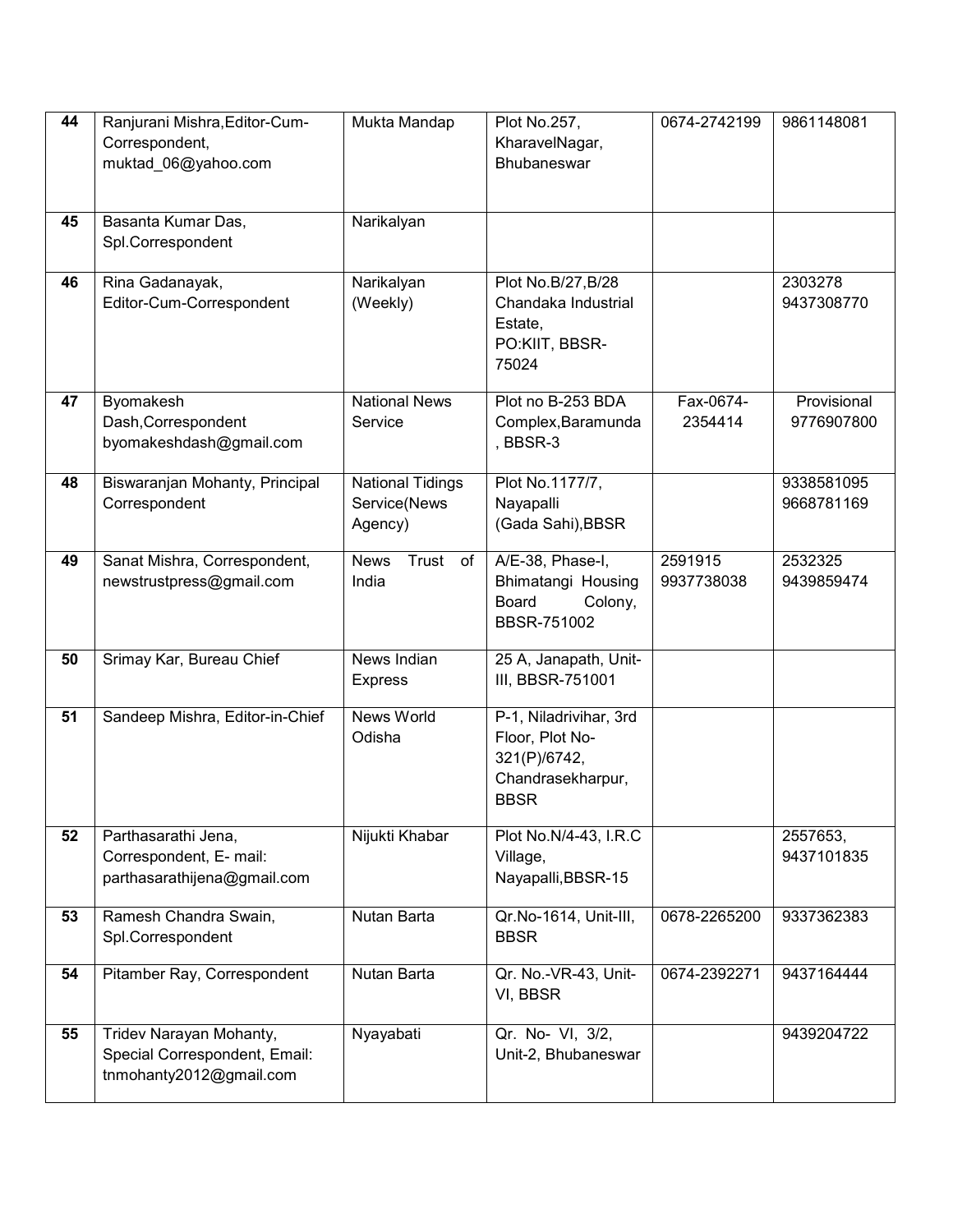| 56 | Koustav Das, News Editor-<br>cum-Beuro Chief<br>Email:kdas@odishabhaskar.co m                              | Odisha Bhaskar                                 | No.-N/4-111,<br>Plot<br><b>IRC</b><br>Village, BBSR                                              |                              | 9861091334                |
|----|------------------------------------------------------------------------------------------------------------|------------------------------------------------|--------------------------------------------------------------------------------------------------|------------------------------|---------------------------|
| 57 | Ambika Prasad Das, Executive<br>Editor,<br>odishaexpress@gmail.com                                         | Odisha Express                                 | Qrs.No.VR-80,<br>Unit-6, Bhubaneswar                                                             | 2589673/<br>2589706<br>(FAX) | 2536759<br>9437033633     |
| 58 | Sri Umapada Bose,<br>Editor-Cum-Correspondent                                                              | Odisha Express                                 | Qrs.No.GM-9, 2nd<br>Floor,<br>VSS Nagar, BBSR-7                                                  | 2561805                      | 9439541831                |
| 59 | Sri Prashanta Kumar Swain,<br>Special Correspondent,<br>onakhabara@gmail.com<br>prashantaswain78@gmail.com | Odisha News<br>Agency                          | Plot No.1086/3680,<br>Delta Colony, Stabdi<br>Nagar, Barmunda<br><b>Bhubaneswar</b>              |                              |                           |
| 60 | Ajaya Kumar Das, Editor-cum-<br>Correspondent<br>dasajay969@gmail.com                                      | Odisha Sandesh                                 | Qr. No.3R(F)-5<br>Paradeep Colony,<br>Unit-8, BBSR-12                                            | 8895182352                   | 2564429                   |
| 61 | Suvasa Chandra Swain,<br>Principal Correspondent,<br>odishanewsnetwork@gmail.com                           | <b>Odissa News</b><br>Network (News<br>Agency) | LB-75, Stage-IV,<br>Laxmisagar<br>Brit Colony, BBSR-6                                            | 9938171690                   | 9438180393                |
| 62 | Soubhagya Ranjan Mohanty,<br>State Correspondent,<br>odiyarasanmana@gmail.com<br>soubhagyamohan@gmail.com  | Odiyara Sanman                                 | Qr.No.IVB-24/1, Unit-<br>Ш,<br>Kharavelanagar,<br>Bhubaneswar-1                                  | Fax-0674-<br>2394299         | 9437994379/<br>9937930678 |
| 63 | Giridharilal Sarangi,<br>Photo Journalist                                                                  | Orissa Photo<br><b>News</b><br>Analysis        | 2, Ganganagar,<br>Bhubaneswar                                                                    | 9438302811                   | 6537824,<br>9861042593    |
| 64 | Abinash Mishra, Editor-cum-<br>Correspondent,<br>orissa.today1@gmail.com                                   | Orissa Today                                   | House No-15, 1st<br>floor, Lotus Enclave,<br>Lane-3, B.M. Nagar,<br>Gandaunda,<br>Bhubaneswar-30 | 23542249                     | 9556437592                |
| 65 | Panchanan Agrawala,<br>Correspondent                                                                       | Panchajanya                                    | MA-I, Badagada Brit<br>Coloncy, BBSR                                                             | 9853408175                   | Provisional               |
| 66 | Pradosh Kumar Mohapatra,<br>Editor-cum- Correspondent                                                      | Pawan<br>Putra<br>(Odia Weekly)                | LIG-7/39,<br>Phase-I,<br>Chandrasekharpur,<br><b>BBSR</b>                                        |                              |                           |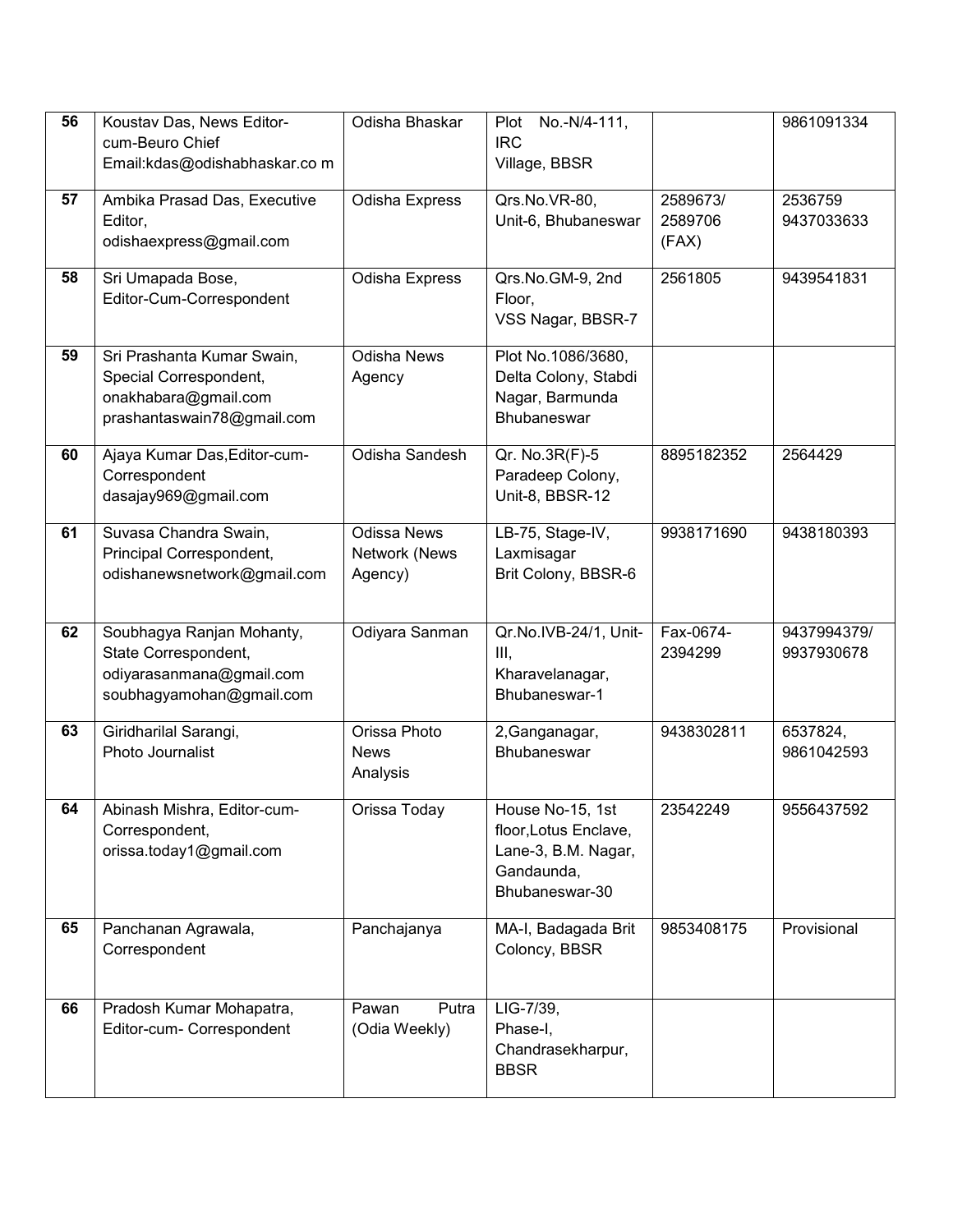| 67 | Sri Bijoy Ketan Mishra, Resident                             | Political &                          | Qrs.No-VI-C-3/2,                | 0674-2597505         | 9437032005  |
|----|--------------------------------------------------------------|--------------------------------------|---------------------------------|----------------------|-------------|
|    | Editor-cum- Correspondent.<br>E.mail:bijoykm1259@gmail.com   | business daily                       | Unit- I, Bhubaneswar-<br>751009 | Fax-0674-<br>2598505 |             |
|    |                                                              |                                      |                                 |                      |             |
| 68 | Trilochan Biswal, Editor-cum-                                | Political &                          | Plot No.B/41,                   | 0674-2540101         |             |
|    | Spl. Correspondent,<br>timesoforissa.bbsr@rediffmail.co      | <b>Industrial Times</b><br>of Odisha | Saheed<br>Nagar, BBSR.-7        |                      |             |
|    | m                                                            |                                      |                                 |                      |             |
| 69 | Birupakshya Tripathy, Staff                                  | Pragativadi                          | Qrs.No.E-3/2,                   | 2588298              | 2588298     |
|    | Correspondent                                                |                                      | Unit-                           | 2588297              | 2588297     |
|    |                                                              |                                      | 9, Bhubaneswar                  |                      |             |
| 70 | Lalitmohan Pattajoshi,                                       | Pragativadi                          | Qrs.No.3R-16/1,                 | 2580298              | 2506871     |
|    | Representative                                               |                                      | Unit-IV,                        |                      | 9937008966  |
|    |                                                              |                                      | Bhubaneswar                     |                      |             |
| 71 | Sri Devendra Suar, Chief                                     | Prameya                              | Qr.No-D/100, Musium             | 9437196199           | Provisional |
|    | Reporter                                                     |                                      | Area, BJB Nagar,                |                      |             |
|    |                                                              |                                      | <b>BBSR-14</b>                  |                      |             |
| 72 | Sri Dhirendra Narayan Mishra,                                | Prameya                              | Qrs.No.E/88, Krishi             | 9437060394           | Provisional |
|    | Special Correspondent-cum-                                   |                                      | Vihar, Unit-8, BBSR             |                      |             |
|    | News Editor                                                  |                                      |                                 |                      |             |
| 73 | Pravat Kumar Dash, Special                                   | Pratidin                             | Plot No. 60,                    | 9438180456           |             |
|    | Correspondent,                                               |                                      | <b>Budheswari</b>               |                      |             |
|    | prabhatdash.oju@gmail.com                                    |                                      | Colony,                         |                      |             |
|    |                                                              |                                      | Bhubaneswar<br>751006           |                      |             |
|    |                                                              |                                      |                                 |                      |             |
| 74 | Sudhir Kumar Panda,                                          | Pratidin                             | TS 3/193,<br>Mancheswar         | 9437021532           | Provisional |
|    | Editor-cum-Correspondent<br>E.Mail:pratidin.daily@gmail.co m |                                      | <b>Industrial Estate</b>        |                      |             |
|    |                                                              |                                      | BBSR-751010                     |                      |             |
| 75 | Ashok Kumar Sahoo, Editor-cum-                               | Pratigyan                            | k-8, BJB Nagar,                 | 9861261268           |             |
|    | Correspondent,                                               |                                      | <b>BBSR</b>                     | 9338735444           |             |
|    | pratigyannews@gmail.com                                      |                                      |                                 |                      |             |
| 76 | Sanjay Kumar Pradhan,                                        | Press News of                        | Qrs.No.D/6,                     | 2506406              | 9777533744  |
|    | Special Correspondent,                                       | India                                | Jaydev                          |                      | 9437533535  |
|    | E.Mail:press news                                            |                                      | Vihar, Bhubaneswar              |                      |             |
|    | ofIndia@gmail.com                                            |                                      |                                 |                      |             |
| 77 | Jayashis Roy,                                                | Press News                           | 464, Saheed Nagar,              | 2541448              | 2540805     |
|    | Special Correspondent, E.Mail:<br>jayasishroy@yahoo.com      | Services                             | <b>BBSR</b>                     | 2545048              | 9437067226  |
|    |                                                              |                                      |                                 |                      |             |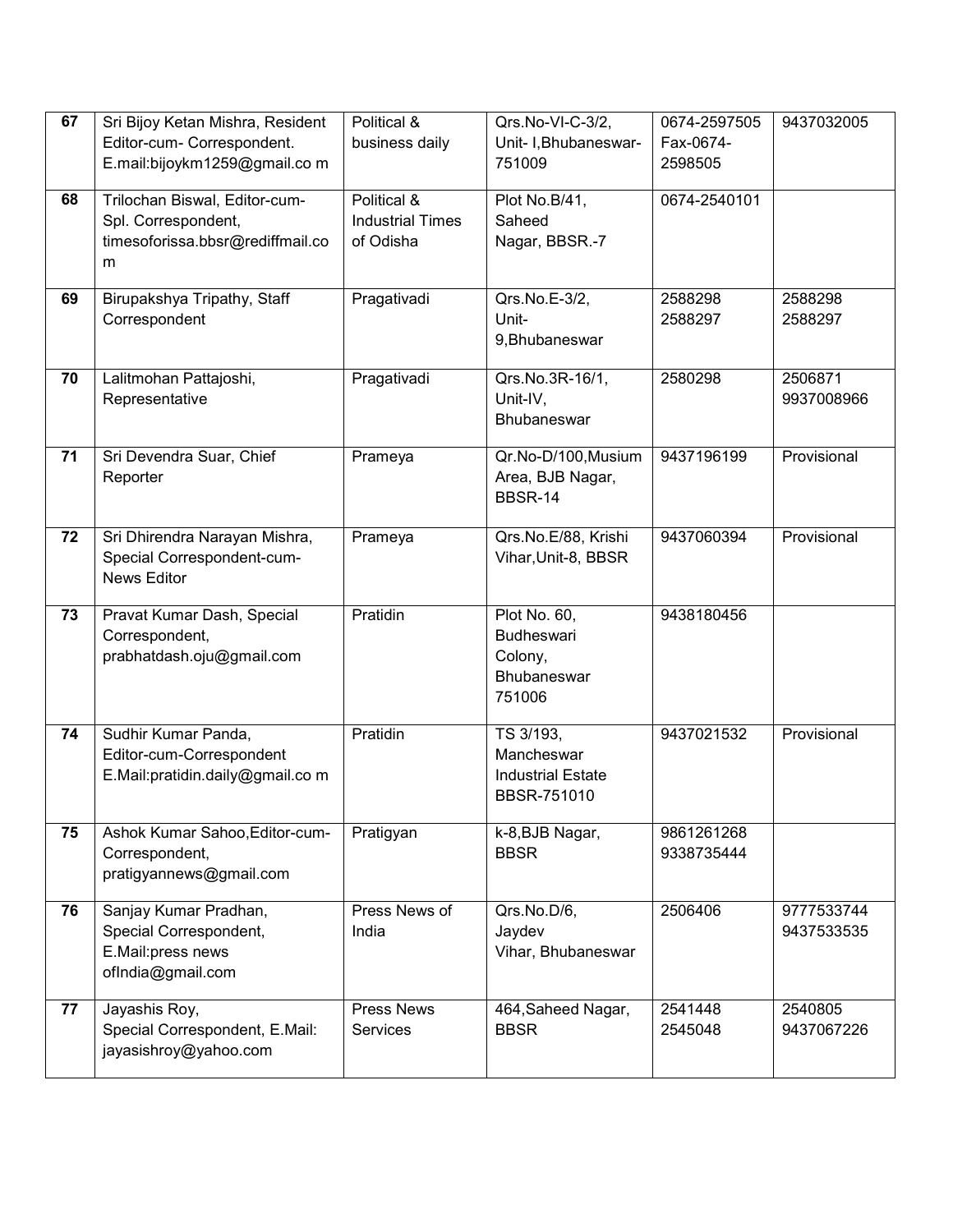| 78 | Sidhartha Kanungo, Bureau<br>Chief, ptibbsr@gmail.com                                                                 | PTI                          | 5R-13, Unit-I,<br><b>BBSR-751009</b>                                           | 2530889                       | 9438302895               |
|----|-----------------------------------------------------------------------------------------------------------------------|------------------------------|--------------------------------------------------------------------------------|-------------------------------|--------------------------|
| 79 | Arabinda Mishra, Sr.<br>Correspondent                                                                                 | PTI                          | Plot No.-319 (N-3)<br>IRC Village,<br>Nayapalli, BBSR                          |                               |                          |
| 80 | Subash Chandra Patra,<br>Correspondent                                                                                | Punjab Keshari               | N5-251, Nayapalli,<br><b>BBSR</b>                                              |                               | 7873071579               |
| 81 | Bimal Ku.Bhanjadeo,<br>Editor-Cum-Correspondent<br>E.Mail:bimal-<br>444@rediffmail.com                                | Sabuja Odisar<br>Kholapharda | Qrs.No.IVR-18/4,<br>Unit-I, BBSR                                               | 2530071                       | 9937057454               |
| 82 | Biraja Kumar Mohanty<br>Camerman-cum- Correspondent                                                                   | Sabuja Odisar<br>Kholapharda | Qrs.No.IVR-18/4,<br>Unit-I, BBSR                                               | 9438021465                    |                          |
| 83 | Debendra Nath Dash,<br>Editor-cum-Correspondent,<br>dndash16@gmail.com                                                | Sahanamela<br>(Odia Daily)   | Plot No. 2641,<br>Sai Home, Basistha<br>Nagar, BBSR-2                          | 0674-2433032                  |                          |
| 84 | Tushar Pattnaik, State Level<br>Correspondent,<br>tusharpattnaik1964@gmail.com                                        | Sahanamela<br>(Odia Daily)   | N-2, 144, IRC<br>Village, Nayapally,<br>Bhubaneswar                            |                               | 9437101808               |
| 85 | Amit Kumar Mallick, Spl.<br>Correspondent,<br>thesakal10@gmail.com                                                    | Sakala<br>(Odia Daily)       | Plot No.-A/69, Unit-3,<br>Kharavel Nagar,<br><b>BBSR</b>                       | 0674-<br>2380706              | 9439490581               |
| 86 | Ashok Kumar Panda, Chief<br>Staff Photographer,<br>E.Mail:ashokpanda2007@gmai<br>I.com.<br>ashokpandaphotos@gmail.com | Samaya                       | Qr. No-D-113,<br>Museum Area,<br>Bhubaneswar,<br>751014                        | 2585740<br>2585602<br>2583867 | 2401336<br>9437028474    |
| 87 | Jitendranath Pattanayak,<br>Staff Reporter,<br>E.mail:jitubhubaeswar@gmail.c<br>om<br>jitubhubaneswar@yahoo.co.in     | Samaya                       | Qrs.No.E-2/1,New<br>Irrigation Colony,<br>B.J.B Nagar,<br>Bhubaneswar          | 2585740<br>2585602<br>2583867 | 9437106753               |
| 88 | Sri Arjun Charan Biswal,<br>Sr. Reporter,<br>Email:biswalarjun@yahoo.com                                              | Sambad                       | A-45, Krishna<br>Garden, Phase-II,<br>Jagmara, BBSR                            |                               | 9437093322               |
| 89 | Bhabani Sankar Tripathy, Chief<br>Reporter                                                                            | Sambad                       | Qr. No.-IVB-41/2,<br>Near Saraswati<br>Sishu Mandir, Unit-3,<br>Bhubaneswar-01 | 2533250                       | 9437108250<br>9937474274 |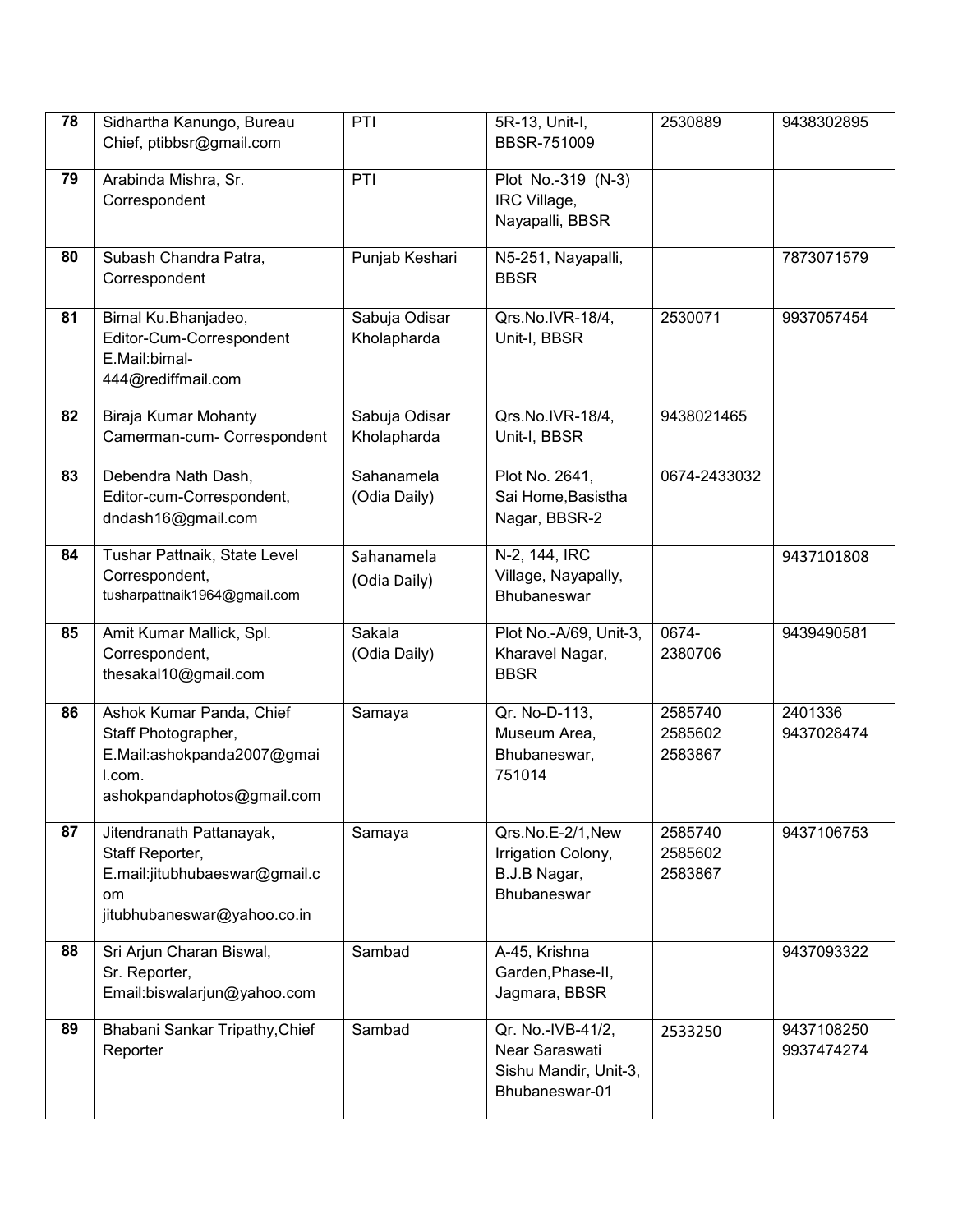| 90  | Sri Gourhari Das, Editor (F)-                 | Sambad                  | Anubhab, 378,                            |              |             |
|-----|-----------------------------------------------|-------------------------|------------------------------------------|--------------|-------------|
|     | cum-Correspondent                             |                         | Barmunda Village,<br>Bhubaneswar-3       |              |             |
|     |                                               |                         |                                          |              |             |
| 91  | Bibekananda Jena,                             | Sambad Kalika           | Qrs.No.IVA-16/1,                         | 2536944      | 9438336317  |
|     | Correspondent,                                |                         | Unit-2,BBSR                              | Fax-2536942  |             |
|     | sambadkalika@yahoo.com                        |                         |                                          |              |             |
| 92  | Ajaya Kumar Pradhan, Staff                    | Sambad Keshari          | Qrs.No.3R/164,                           | 2503964      | 9437283652  |
|     | Correspondent,                                |                         | Road                                     |              |             |
|     | E.Mail:sambadkesari@gmail.co                  |                         | No.1, Unit-9,<br>Bhubaneswar             |              |             |
|     | m                                             |                         |                                          |              |             |
| 93  | Bijay Kumar Pradhan,                          | Sambad Keshari          | Qrs.No.3R-12/2,                          | 2506406      | 9437522535  |
|     | Special Correspondent,                        |                         | Unit-IV,                                 |              |             |
|     | E.Mail:sambadkesari@gmail.co                  |                         | Bhubanewar-751001                        |              |             |
|     | m                                             |                         |                                          |              |             |
| 94  | Dr.Maheswar, Editor-cum-Chief                 | Samiksha Ama            | Qrs.No.2ERA/40,                          | 9338457035   | Provisional |
|     | Correspondent,                                | Samayara                | Unit-1, Market                           | 9853767715   |             |
|     | samiksha.news@gmail.com                       |                         | Building, BBSR                           |              |             |
| 95  | Debendra Prusty,                              | Sanchar                 | $B/1,$ Unit-II,                          |              | 2536276     |
|     | Editor-Cum-Correspondent                      |                         | Bhubaneswar                              |              |             |
|     |                                               |                         |                                          |              |             |
| 96  | Ashok Kumar Panda, Principal<br>Correspondent | Sanmarg, Hindi<br>Daily | Ashirbad Ashraya,<br>Flat No.-B-302 Plot | 0674-2572261 | 9583050300  |
|     |                                               |                         | No.373,                                  |              |             |
|     |                                               |                         | Nandankanan Road                         |              |             |
|     |                                               |                         | BBSR-751024                              |              |             |
| 97  | Sarada Prasanna Debta,                        | Sarba Sadharana         | LB-92,                                   | 0674-6666000 | 9437171347  |
|     | Sr. Correspondent,                            |                         | Bhimatangi,                              |              |             |
|     | sarbasadharananews@gmail.co                   |                         | Housing Board                            |              |             |
|     | m                                             |                         | Colony, BBSR                             |              |             |
| 98  | Sanjib Pattnaik,                              | Satarka                 | 464, Nuasahi,                            | 9777988663   | Provisional |
|     | Editor-cum-Correspondent,                     |                         | Nayapalli, BBSR                          |              |             |
|     | satarkanews@yahoo.co.in                       |                         |                                          |              |             |
| 99  | Sarbeswar Bardhan,                            | Swara                   | At/PO:Mendhasala,                        | 2467548      | 9438504923  |
|     | Correspondent                                 | Satyara<br>Nirbhaya     | PS:Chandaka,                             |              |             |
|     |                                               |                         | Bhubaneswar.                             |              |             |
|     |                                               |                         |                                          |              |             |
| 100 | Navin Das, Editor-cum-                        | Satyara<br>Swara        | Plot No.CSP-69,                          |              |             |
|     | Spl.Correspondent                             | Nirbhaya                | Kanan Vihar                              |              |             |
|     |                                               |                         | Phase-IV BBSR-31                         |              |             |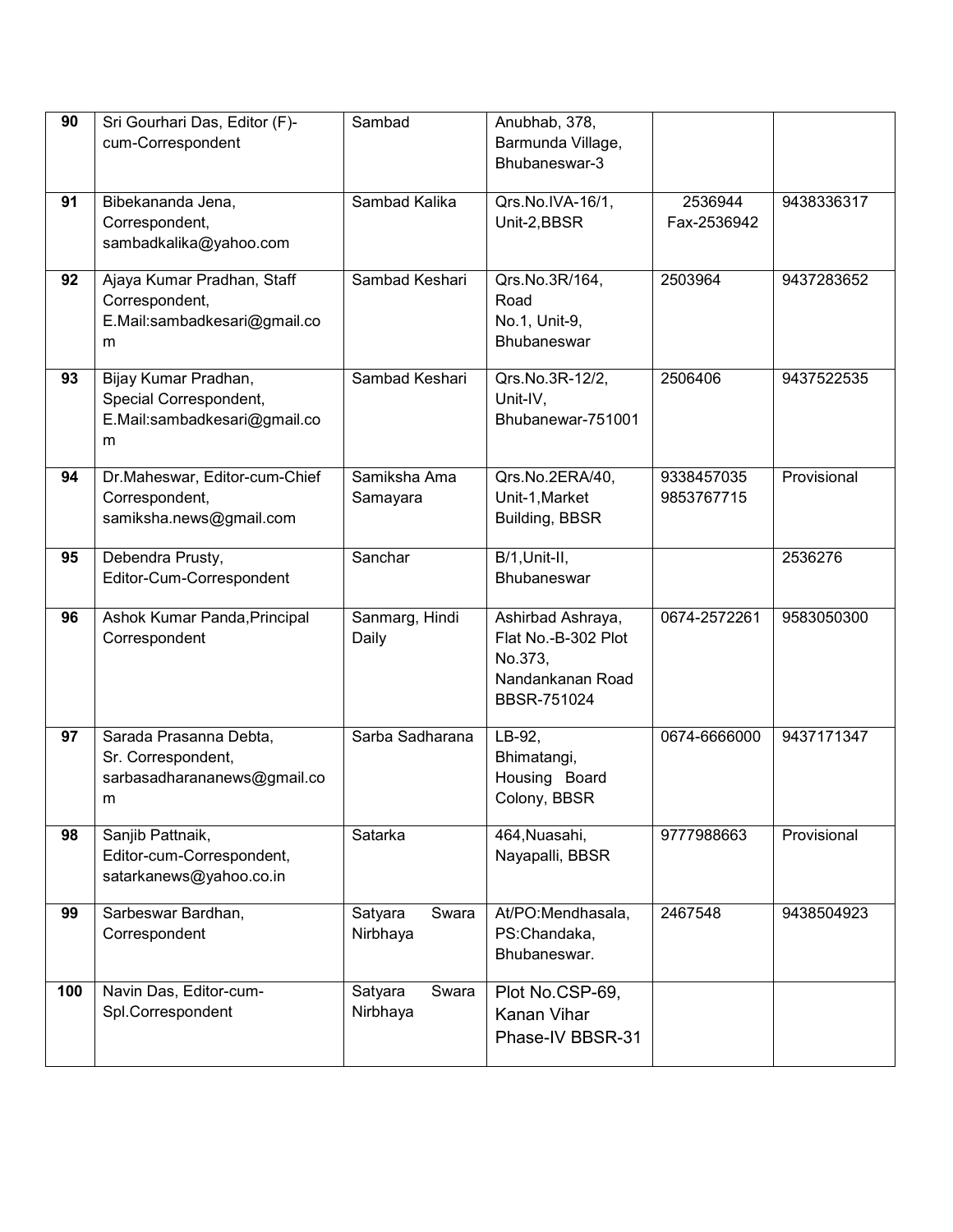| 101              | Adwaita Prasad Biswal,                                    | Shramika Malika   | C/o-Bishnu Routray,                    |              |                          |
|------------------|-----------------------------------------------------------|-------------------|----------------------------------------|--------------|--------------------------|
|                  | Editor-Cum-Correspondent                                  |                   | N-4/347, IRC Village,<br><b>BBSR</b>   |              |                          |
|                  |                                                           |                   |                                        |              |                          |
| 102              | Bibbhuranjan Sahoo, Executive<br>Editor-Cum-Correspondent | Soochana Patra    | IVR-18/4, Unit-I,<br>Bhubaneswar-9     | 2530071      | 9861126726<br>9937057454 |
|                  |                                                           |                   |                                        |              |                          |
| 103              | Hari Prasad Mishra,                                       | Sruti             | Plot No.145, Saheed                    |              |                          |
|                  | Correspondent                                             |                   | Nagar,                                 |              |                          |
|                  |                                                           |                   | Bhubaneswar-07                         |              |                          |
| 104              | K.Ravi, Resident Editor,                                  | Statesman         | Qr No.B-4, Unit-2,                     | 2530062      | 9861126726               |
|                  | krabiby@gmail.com                                         |                   | <b>BBSR-</b>                           |              | 9937057454               |
|                  |                                                           |                   | 9                                      |              |                          |
| 105              | Pradyumna Satpathy, Editor                                | Subarta           | 82 (C), Jayadurga                      |              |                          |
|                  |                                                           |                   | Nagar, Cuttack                         |              |                          |
|                  |                                                           |                   | Road, BBSR-751006                      |              |                          |
| 106              | Debakanta Mohapatra,                                      | Sudhar            | Qrs.No.F-9/1,                          |              | 9437944175               |
|                  | Correspondent,                                            |                   | Museum                                 |              | 8658786432               |
|                  | debakantamohapatra3@gmail.<br>com                         |                   | Flat, Po.-BJB Nagar,<br>Bhubaneswar-14 |              |                          |
|                  |                                                           |                   |                                        |              |                          |
| 107              | Pratap Kumar Samal,                                       | Suryaprava        | 8-A, Kharvelanagar,                    | 0674-2575726 | 9437024211               |
|                  | <b>Staff Correspondent</b>                                |                   | Unit-<br>3, BBSR                       | 2572746      |                          |
|                  |                                                           |                   |                                        |              |                          |
| 108              | Gopabandhu Barik, Staff                                   | Sushasan          | Qrs.No-2RB-4,                          | 0674-2395541 | 9437066753               |
|                  | Correspondent,<br>sushasana99@yahoo.in                    |                   | Unit-3,<br>BBSR.                       |              |                          |
|                  |                                                           |                   |                                        |              |                          |
| 109              | Akshaya Kumar Pati, Editor-                               | Swadhikar (daily) | Qrs.No.VA-23/1,                        | 2533445      | 9437054455               |
|                  | cum-Correspondent,<br>swadhikar.news@gmail.com            |                   | Unit-II,<br>Bhubaneswar-9              |              |                          |
|                  |                                                           |                   |                                        |              |                          |
| 110              | Subhransu Bhusan Kar, Excutive                            | Swadhikar         | Qr No. V/A-23/1, Unit-                 |              | 9777777069               |
|                  | Editor-cum- Correspondent                                 | (weekly)          | 2, BBSR                                |              |                          |
| $\frac{111}{11}$ | Braja Kishore Mishra,                                     | Tathya            | Qrs.No.3R-14/1,                        | 2506999      |                          |
|                  | Editor-cum-Spl.Correspondent                              |                   | Unit-IV,                               | 9437067899   |                          |
|                  | E.Mail.braja @tathya.in                                   |                   | Bhubaneswar-<br>751001                 |              |                          |
|                  |                                                           |                   |                                        |              |                          |
| 112              | Himansu Prasad Singh                                      | Tathya            | Qrs.No.3R-14/1,                        | 9437919599   |                          |
|                  | Staff Reporter,<br>himansupsingh@gmail.com                |                   | Unit-IV,<br>Bhubaneswar-               |              |                          |
|                  |                                                           |                   | 751001                                 |              |                          |
|                  |                                                           |                   |                                        |              |                          |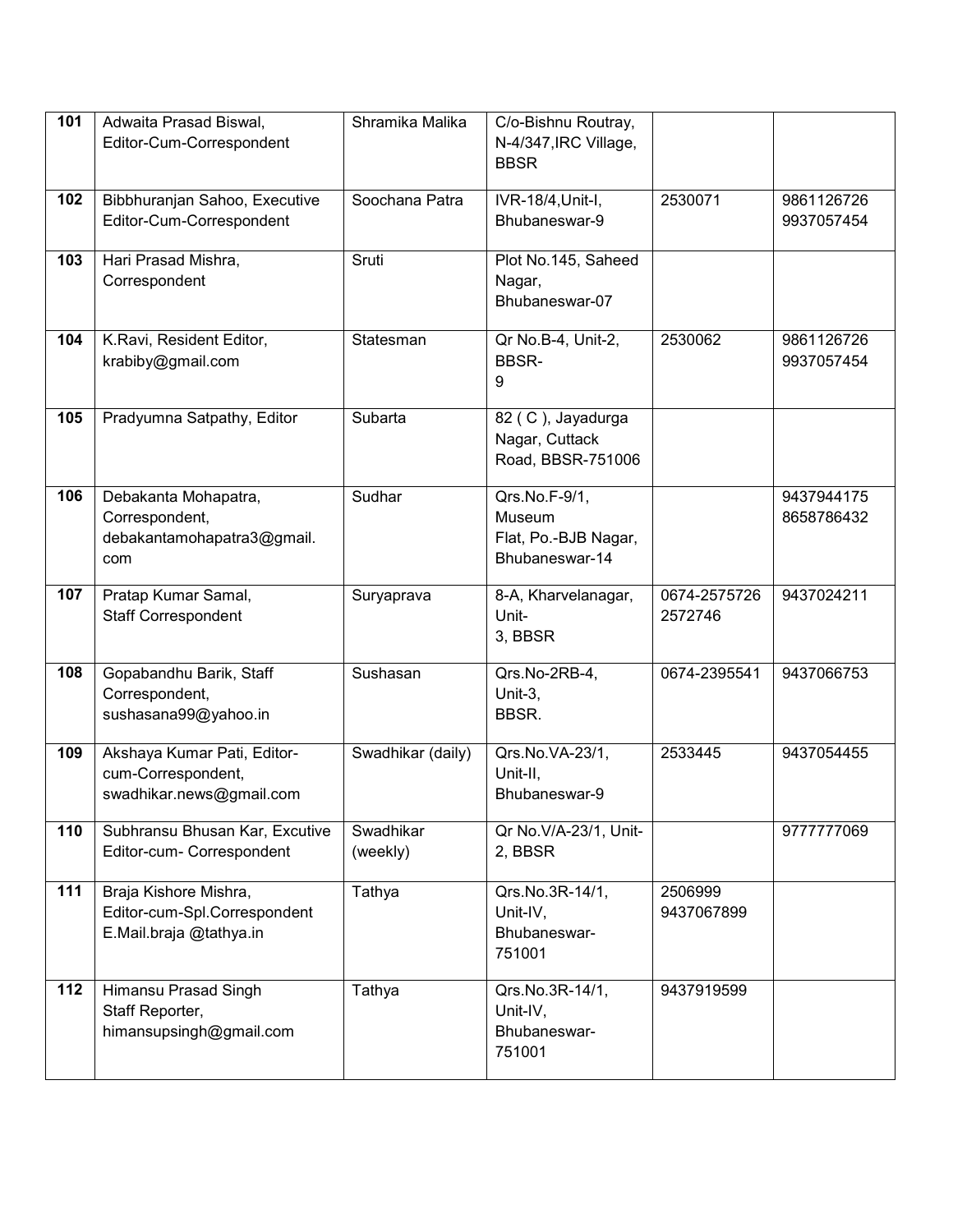| 113 | Subrat Das,                                   | Telegraph             | 22, Ashok Nagar,            | 2533622              |             |
|-----|-----------------------------------------------|-----------------------|-----------------------------|----------------------|-------------|
|     | <b>Staff Correspondent</b>                    |                       | <b>BBSR</b>                 | 22345374<br>22378000 |             |
|     |                                               |                       |                             |                      |             |
|     |                                               |                       |                             |                      |             |
| 114 | Prafulla Das, Correspondent                   | The Hindu             | Qr No.-V/2-044, Unit-       | 28576300             |             |
|     |                                               |                       | V, BBSR-01                  |                      |             |
|     |                                               |                       |                             |                      |             |
| 115 | Rabi Rath, Editor-cum-Spl.                    | The Nabeen            | 3B, Block-A, Trishna        |                      |             |
|     | Correspondent                                 |                       | Manor, Nua Sahi,            |                      |             |
|     |                                               |                       | Nayapali, BBSR-12           |                      |             |
| 116 | Sanjib Kumar Das,                             | <b>Times of India</b> | Plot No.-1614/246(P)        | 0674-2570878         | 9437186767  |
|     | Photographer,                                 |                       | Lane-1, Behind              |                      |             |
|     | sanjibtimes@gmail.com                         |                       | Ardhanariswar               |                      |             |
|     |                                               |                       | Temple Sastri Nagar,        |                      |             |
|     |                                               |                       | BBSR-1                      |                      |             |
| 117 | Balabhadra Das,                               | U.N.1                 | UNI Office,                 | 2619168,             |             |
|     | Senior Reporter,                              |                       | 5RF(Flat),                  | 9437019168           |             |
|     | bb5uni@gmail.com                              |                       | Unit-3, Mahatma             |                      |             |
|     |                                               |                       | Gandhi Road, BBSR.          |                      |             |
| 118 | Debi Prasanna Pattanaik,                      | U.N.I                 | Qrs.No.5RF/4,               | 2536776              | 2536624     |
|     | Bureau Chief,                                 |                       | M.G.Marg,                   |                      | 9437036624  |
|     | E.Mail:bbs uni @ gmail.com                    |                       | Unit-III, Bhubaneswar       |                      |             |
|     | Debi-pattnaik@rediffmail.com                  |                       |                             |                      |             |
| 119 | Pradyumna Kumar Mohanty,                      | <b>Unnati Pathe</b>   | Qr.No.-VA-20/4, Unit-       | 0674-2531344         | 2531344     |
|     | Spl.Correspondent,                            |                       | Ш,                          |                      | 9437309009  |
|     | unnatipathe@gmail.com                         |                       | Bhubaneswar-                |                      | 9338370853  |
|     |                                               |                       | 751009                      |                      | 8280084053  |
| 120 | Sanjay Kumar Das, Special                     | <b>Utkal Mail</b>     | Plot No.-668,               |                      | 9438298877  |
|     | Correspondent-cum-Managing                    |                       | Saheed Nagar,               |                      |             |
|     | Editor                                        |                       | <b>BBSR-07</b>              |                      |             |
| 121 | Arjun Muduli, State Level                     | <b>Utkal Mail</b>     | Plot No.493,                |                      | 9861010263  |
|     | Correspondent                                 | (Odia daily)          | Gobinda Prasad,             |                      | 9437042623  |
|     |                                               | (BBSR edition)        | Sarathi Market              |                      |             |
|     |                                               |                       | Complex, Bomikhal,<br>BBSR. |                      |             |
|     |                                               |                       |                             |                      |             |
| 122 | Gyana Ranjan Das                              | <b>Utkal News</b>     | 758, Sahidnagar,            | 8895624119           | Provisional |
|     | Managing Editor-cum-Special                   | <b>Network</b>        | BBSR-7                      | 8763044927           |             |
|     | Correspondent<br>E.Mail: Unn201012@yahoo.com, |                       |                             |                      |             |
|     | Gyanadas 729 @gmail.com                       |                       |                             |                      |             |
|     |                                               |                       |                             |                      |             |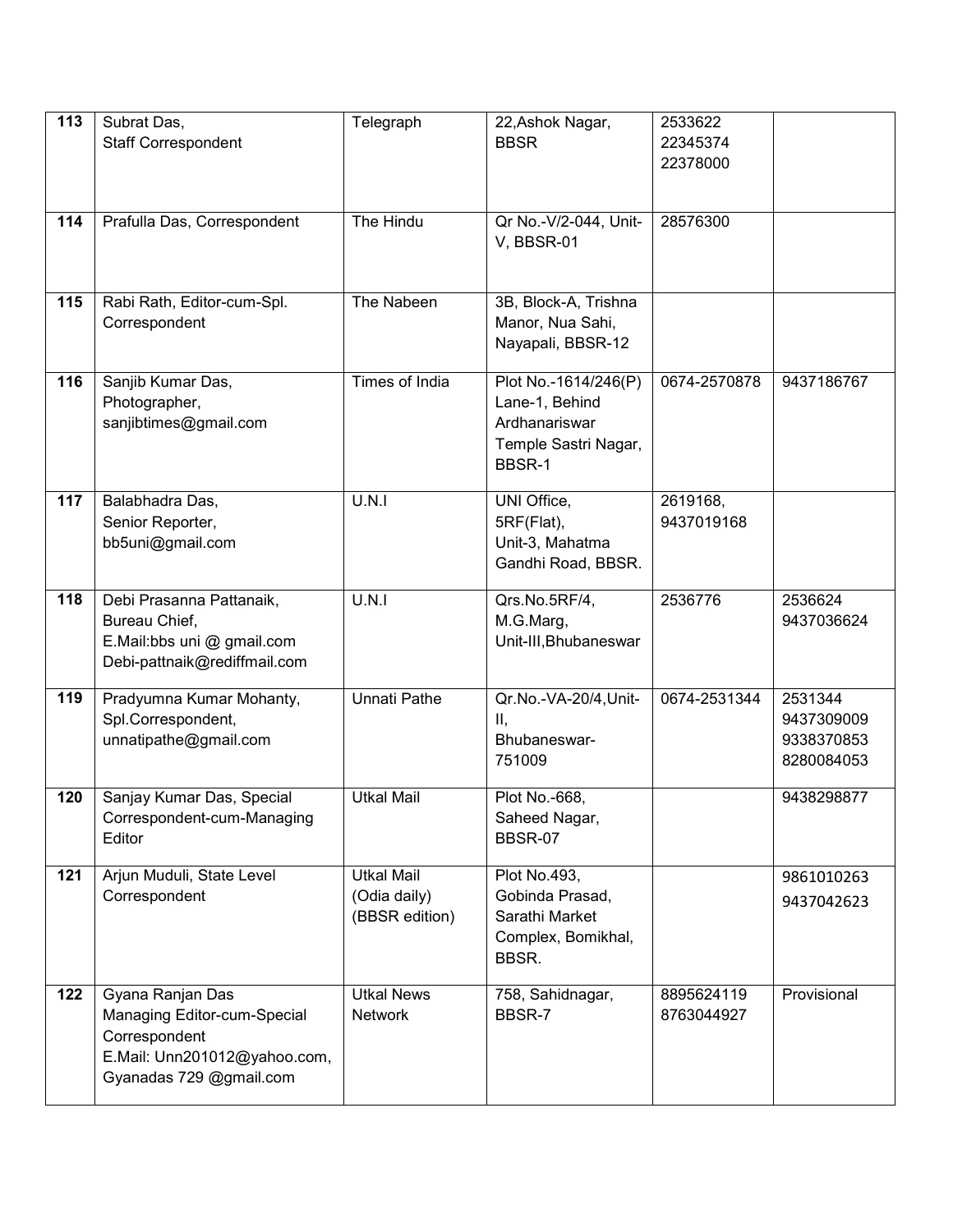| 123 | Smt. Sujata Pattanaik, Editor-   | Utkal Prahari,     | M-67,                | 0674-300642  | 9437009642 |
|-----|----------------------------------|--------------------|----------------------|--------------|------------|
|     | cum-Correspondent                | (Odia weekly)      | Samantavihar,        |              |            |
|     |                                  |                    | Bhubaneswar-17       |              |            |
|     |                                  |                    |                      |              |            |
| 124 | Pramod Kumar Dash,               | Utkal Samaj        | D/3, Mancheswar      |              | 2391539    |
|     | Correspondent, E.mail:           |                    | Industrial Estate,   |              | 9861130042 |
|     | pramodkumardas68@ya hoo.in       |                    | <b>BBSR</b>          |              |            |
|     |                                  |                    |                      |              |            |
| 125 | Rahul Dey, Editor-cum-           | Vikas Barta        | NRS-I, OLD           | 0671-2301401 | 9437709266 |
|     | Correspondent,                   | (Odia Fortnightly) | Secretariat Road,    |              |            |
|     | vikasbarta@gmail.com             |                    | Buxibazar, Cuttack-1 |              |            |
|     |                                  |                    |                      |              |            |
| 126 | Miss Silu Sahoo, State Level     | Viswavani          | Plot No.1125,        | 0674-2534571 |            |
|     | PhotoJournalist, silusahooindia@ |                    | Ghatikia, Near Naka  |              |            |
|     | vahoo.com                        |                    | Gate, BBSR           |              |            |
|     |                                  |                    |                      |              |            |

## **ELECTRONICS MEDIA**

T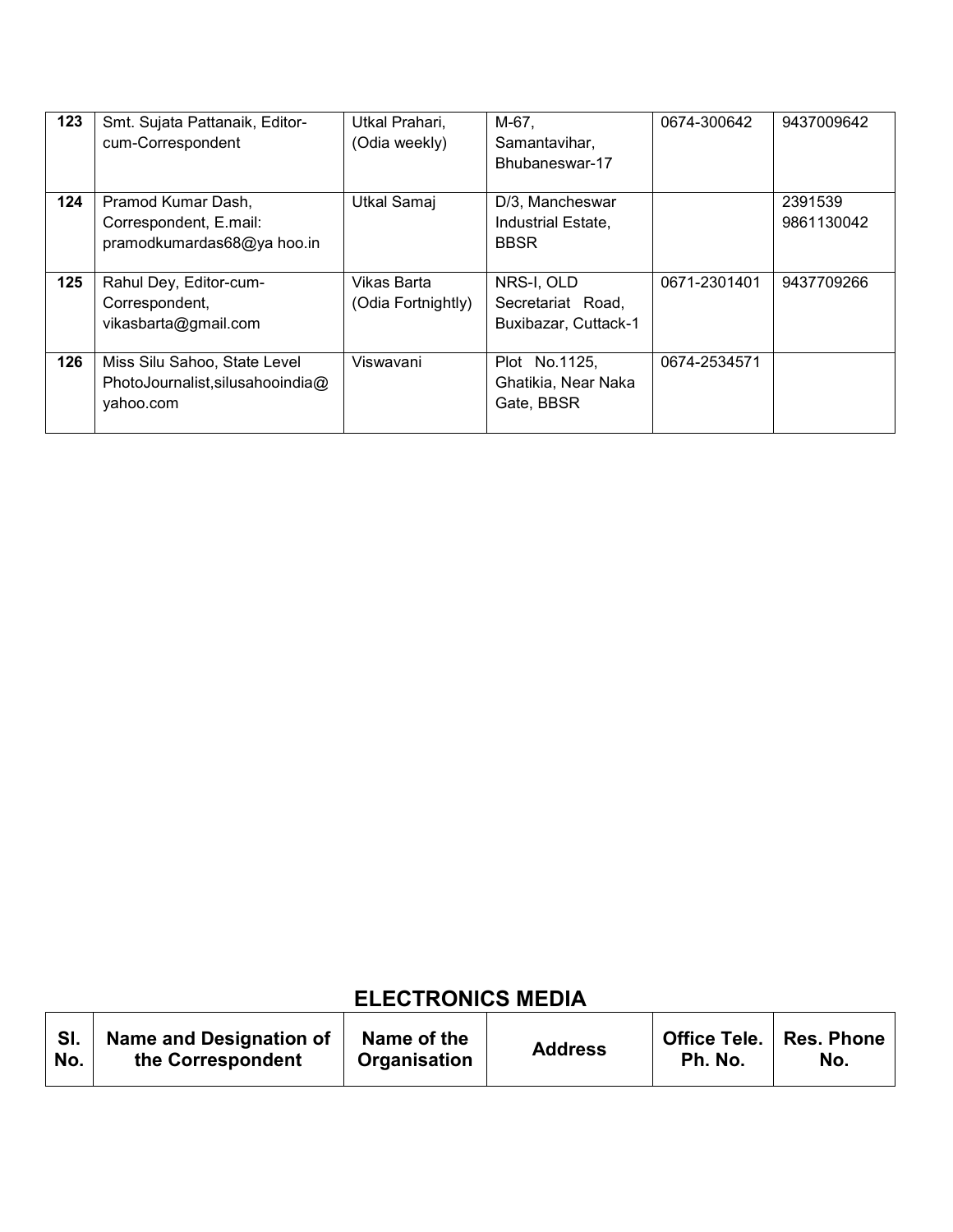| 1                       | Ajit Kumar Dash, Editor                                                               | www.odisha24.co<br>m                           | Plot No-N6/40, IRC<br>Village, Jayadev<br>Vihar, BBSR.751015                                            | 9437289900 |                        |
|-------------------------|---------------------------------------------------------------------------------------|------------------------------------------------|---------------------------------------------------------------------------------------------------------|------------|------------------------|
| $\mathbf{2}$            | Ashok Ku. Dash, News Editor                                                           | Sankalp TV                                     | Qrs. No-VI-B-3/1,<br>Unit-III,<br>Bhubaneswar                                                           | 2407327    | 2490222<br>9437060563  |
| $\mathbf 3$             | Babita Swain, Executive Editor                                                        | OTV Ltd.                                       | B-303,<br>Subhadra<br>Residential<br>Complex, Patia,<br><b>BBSR-24</b>                                  |            |                        |
| $\overline{\mathbf{4}}$ | Durgamadhab Mishra, Deputy<br><b>Chief Editor</b>                                     | Kalinga TV                                     | N-2, IRC Village,<br>Nayapali,<br>Bhubaneswar                                                           |            |                        |
| 5                       | Jajati Karan, Editor-in-Chief                                                         | <b>Ommcom News</b>                             | Plot No-130,<br>Shyamkunj<br>Bomikhal, Rasulgarh,<br><b>BBSR-10</b>                                     |            | 2585089/<br>9437015089 |
| 6                       | Madhusmita Parida,<br>Correspondent E-mail:<br>kamyabtelevision@gmail.com             | Kamyab T.V.                                    | Dash Bhawan, Plot<br>No-<br>48/1278, Baunsakhari<br>area, BBSR-751002                                   |            |                        |
| $\overline{7}$          | OM Prakash, Editor-cum-<br>Correspondent, e-<br>Mail:ommpti@gmail.com                 | Public Trust of<br>India                       | Qrs.No.E/208, Unit-<br>VIII, Near Kalyani<br>Apartment, BBSR-<br>751012                                 | 9437694945 | Fax-0674-<br>2393445   |
| 8                       | Samarendra Pradhan, Bureau<br>Chief/Correspondent                                     | www.mid-<br>dayodisha.com                      | LB-132, Stage-II,<br>Laxmisagar Brit<br>Colony, BBSR-6                                                  | 9861228361 | 9438454052             |
| 9                       | Sarada Lahangiri, Deputy Editor,<br>E- Mail:saradalahangiri8@gmail.c<br>om            | Zee Kalinga News<br>(Zee media<br>corporation) | Plot No.88,<br>Soubhagya Nagar,<br>Bhubaneswar-19                                                       | 2565476    | 9437011104             |
| 10                      | Subash Ch. Pattanayak,<br>Representative-in-Chief, E-<br>Mail:scpattanayak@dataone.in | Orissamatters.co<br>m (Electronic<br>Media)    | Qrs.No.VR-32, Unit-<br>6. Bhubaneswar                                                                   | 2536768    | 9437308589             |
| 11                      | Swarupananda Das, State<br>Correspondent,<br>a2znewsodisha@gmail.com                  | <b>A2Z News</b>                                | Plot No-2021/9764,<br>Anand Bhawan,<br>Kishan Nagar, Puri<br><b>Bypass Square</b><br>Rasulgarh, BBSR-10 | 9439961511 | 9937448306             |

## **FREELANCE JOURNALISTS**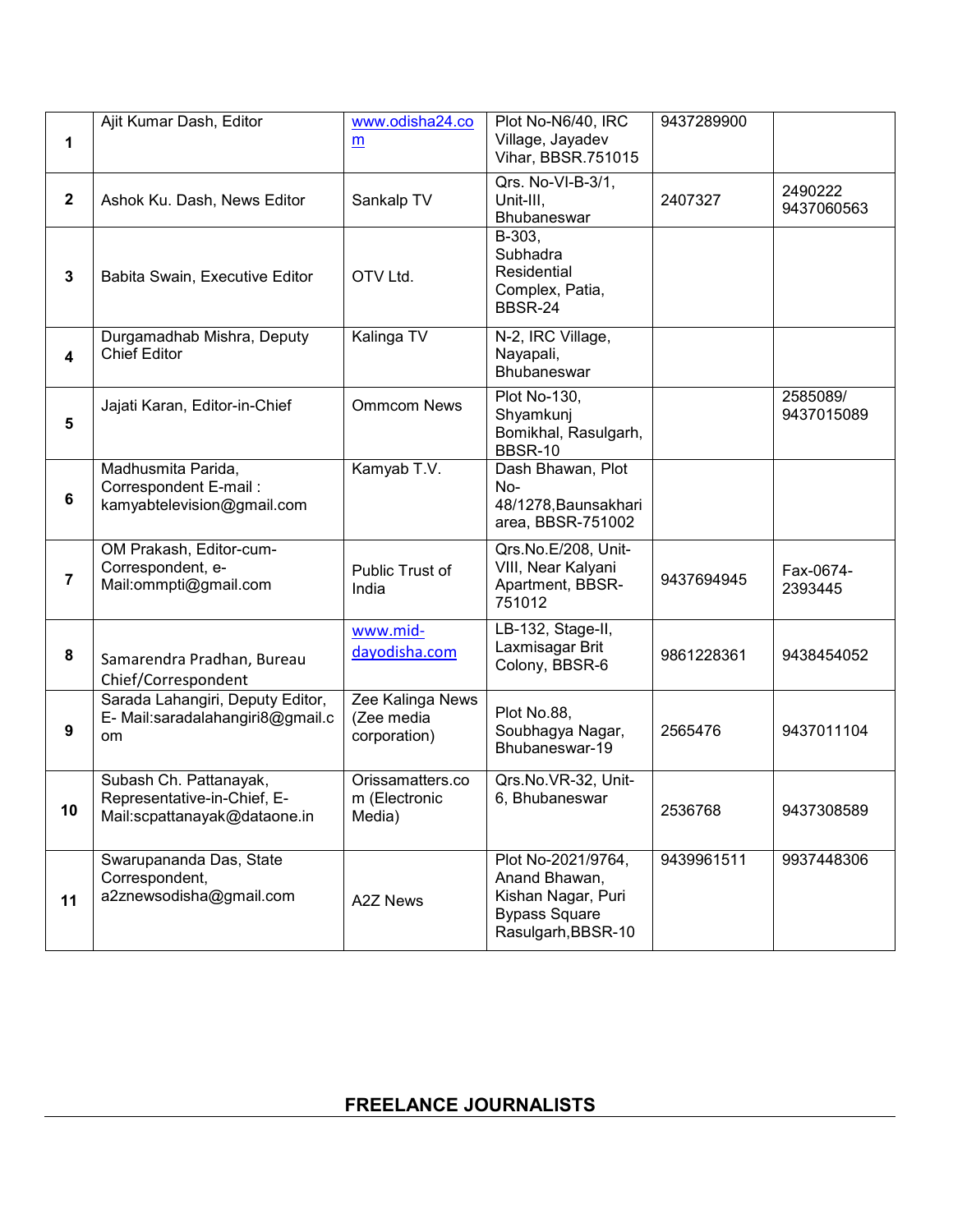| SI.<br>No.     | <b>Name and Designation of</b><br>the Correspondent                | Name of the<br>Organisation | <b>Address</b>                                                                                          | <b>Office Tele.</b><br>Ph. No. | <b>Res. Phone</b><br>No.   |
|----------------|--------------------------------------------------------------------|-----------------------------|---------------------------------------------------------------------------------------------------------|--------------------------------|----------------------------|
| $\mathbf{1}$   | Ambika Prasad Kanungo                                              | Freelance                   | Qrs. No. D-11/1,<br>Unit-8, BBSR-12                                                                     |                                | 0674-2561805<br>9437284709 |
| $\overline{2}$ | Arun Kumar Dash                                                    | Freelance                   | Plot No.734,<br>Mangala Vihar,<br>Bhoisahi Road,<br>Baramunda,<br>Bhubaneswar                           |                                | Provisional                |
| $\mathbf{3}$   | Arun Kumar Panda                                                   | Freelance                   | N-6/172, IRC<br>Village, Nayapalli,<br>Bhubaneswar                                                      |                                | 9437270605                 |
| 4              | Ashok<br>Palit, E-mail:<br>Kumar<br>palitashok13@gmail.com         | Freelance                   | <b>Brit</b><br><b>MC-10</b><br>Colony, Badagada,<br>Bhubaneswar-<br>751018                              |                                | 9861087497<br>0674-2381177 |
| 5              | Ashutosh Mishra                                                    | Freelance                   | 1/1, Nilakantha<br>NagarApartment, In<br>Front of Deba Ray<br>College, Nayapalli,<br><b>BBSR-751012</b> |                                | 2561981                    |
| 6              | Baishnab<br>Charan<br>Jena<br>E.Mail:jena.baishnab@yahoo.<br>co.in | Freelance                   | Qrs.No.IV-B-20/3,<br>Unit-3, Bhubaneswar                                                                | 9437007200<br>9937007200       | 2390760                    |
| $\overline{7}$ | Basanta Das eMail-<br>basantadas.odisha@gmail.com                  | Freelance                   | Qrs.No.VI(DS)-4/2,<br>Unit-2,BBSR-9                                                                     | 2530576                        | 2530570                    |
| 8              | Bauribandhu Maharana eMail-<br>maharanabb@gmail.com                | Freelance                   | Qrs.No.2RB(F)61/9<br>Unit-IX, BBSR-<br>751022                                                           |                                | 9437277382<br>2540263      |
| 9              | <b>Bhagabat Tripathy</b>                                           | Freelance                   | 490(P), Maharshi<br>College Road,<br>Sahid Nagar, BBSR                                                  | 9338821536                     | Provisional                |
| 10             | Bipin Kumar Singh E.mail:<br>singhbipin62@gmail.co m               | Freelance                   | Qrs. No.VA-7/1,<br>Unit-2 BBSR.                                                                         |                                | 9437568650                 |
| 11             | Bisweswar Dey, Freelance<br><b>Journalist</b>                      | Freelance                   | Qrs.No.NRS-1,<br>Old Secretariat<br>Road, Cuttack-<br>753001                                            |                                | 2601401<br>0671-2301401    |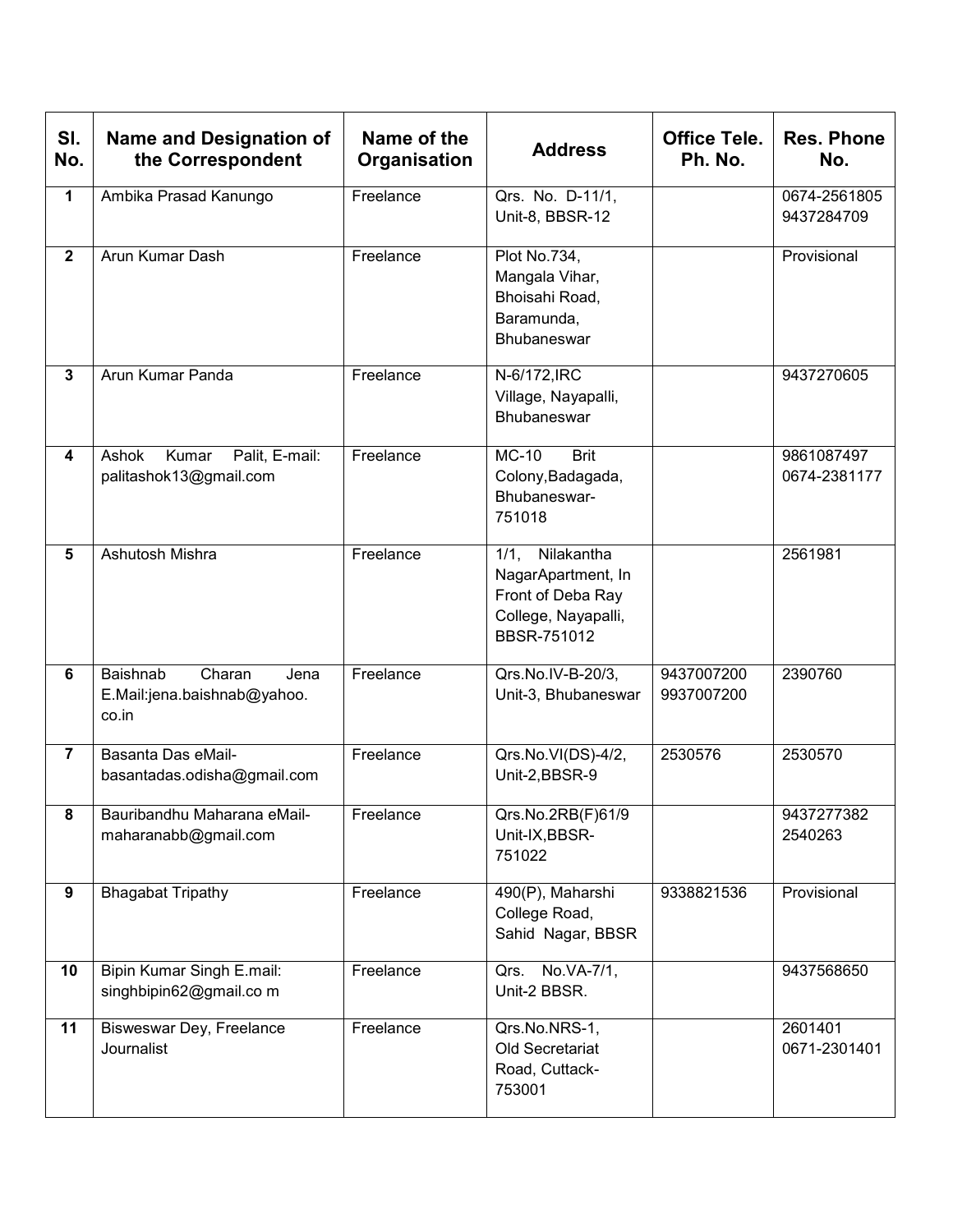| 12 | Chandra Bhanu Pattanaik                                                                 | Freelance | Plot No.16, Lane-2,<br>Bajupi Nagar,<br>Bhubaneswar-<br>751009                       | 0674-2597638                  |                                     |
|----|-----------------------------------------------------------------------------------------|-----------|--------------------------------------------------------------------------------------|-------------------------------|-------------------------------------|
| 13 | Debu Patnaik,<br>E.Mail:patnaikdebu@gmail.co m                                          | Freelance | Plot No-408/4656,<br>Sishu Vihar, Patia,                                             |                               | 2551182<br>9437020401               |
| 14 | Dillip Kumar Bisoi,<br>dilipbisoi@rediffmail.com<br>Dilip-bisoi@yahoo.com               | Freelance | BBSR-751024<br>VR-3/1, Lane No-15,<br>Unit-3, Kharvel<br>Nagar, BBSR-1               |                               | 9861037665                          |
| 15 | Dr. Pramod Kumar Mohapatra                                                              | Freelance | Plot No-1530,<br>Laxmisagar Canal<br>Road, P.O-<br>Budheswari Colony,<br><b>BBSR</b> |                               |                                     |
| 16 | Dulal Mishra                                                                            | Freelance | Qrs.No.VA-25/1,Unit-<br>2, Bhubaneswar                                               | 2530183                       | 9337705470                          |
| 17 | Girija Shankar Das<br>E.Mail:girija8815@rediffmail.com<br>girijaashankardas61@gmail.com | Freelance | 2RA(Flat)-6/1<br>Unit-<br>9, BBSR                                                    | 9238502724                    | Provisional                         |
| 18 | Gurukalyan Mohapatra<br>E.Mail:gurukalyan_54@<br>yahoo.co.in                            | Freelance | 29/3,<br>VA<br>Unit-II,<br>Bhubaneswar-<br>751009.                                   | 6451484                       | 9437012123<br>0674-2532023          |
| 19 | <b>Haladhar Dhir eMail-</b><br>haladhar.dhir@gmail.com                                  | Freelance | D-84, Block No.14,<br>Jayadev Vihar,<br><b>BBSR-13.</b>                              |                               | 2360388<br>9337851948<br>9438639453 |
| 20 | Harekrushna Choudhury                                                                   | Freelance | Chidananda Vihar,<br>Plot No.126/616<br>Kolathia, Aiginia, BBS<br>R                  |                               | 2470050<br>9437070050               |
| 21 | Jayakrushna Tripathy                                                                    | Freelance | Qrs No-VR4/1, Unit-3,<br>Kharavael Nagar,<br><b>BBSR</b>                             |                               | 0674-2536866<br>9439211798          |
| 22 | Jimuta<br>Bahan<br>Mangaraj<br>E.mail:netaindia@gmail.com                               | Freelance | Qrs.No.3R-167,<br>RoadNo.2, Unit-9,<br>BBSR-751022                                   | 2395990<br>2390399<br>2395990 | 9437468188<br>9040274303            |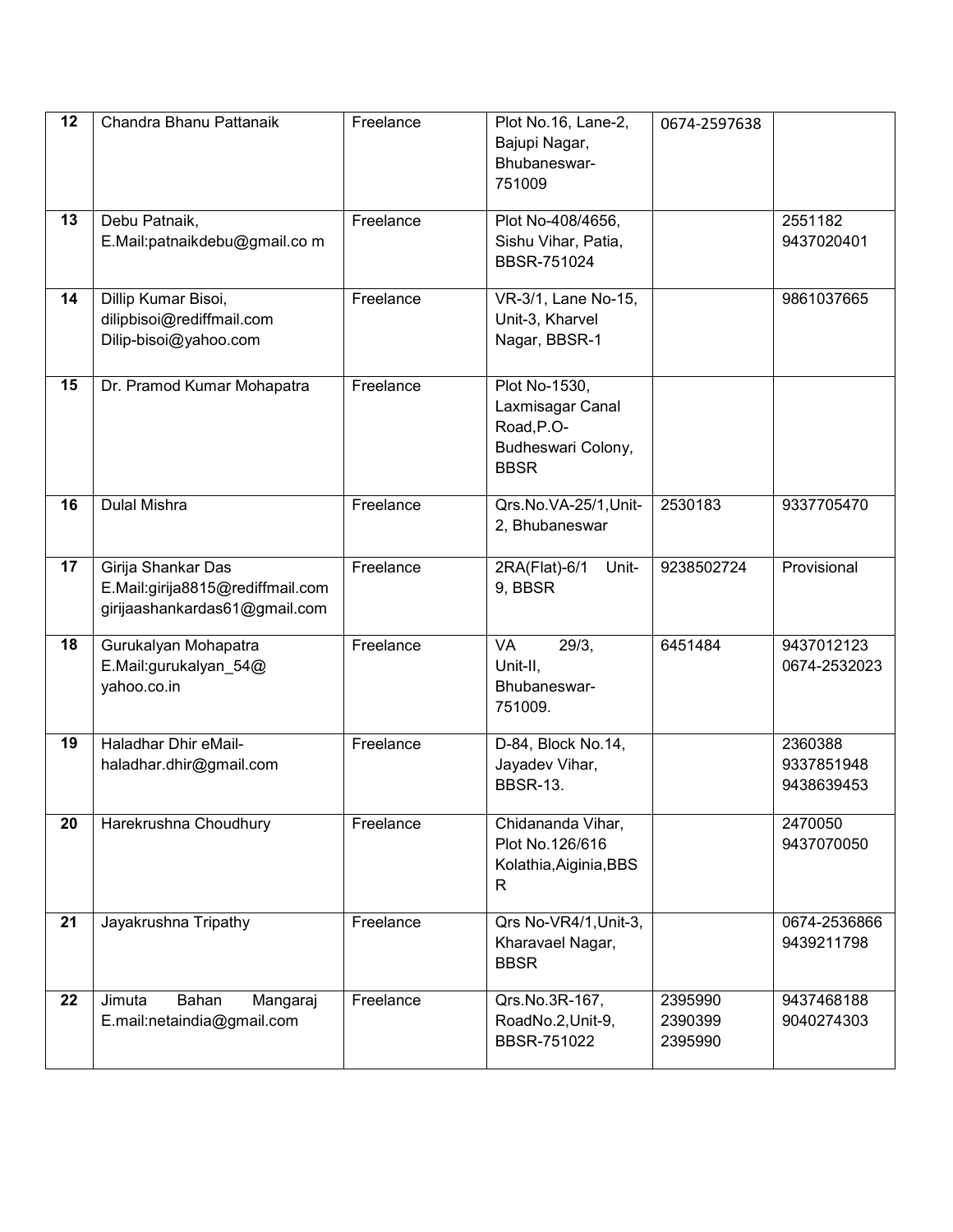| 23 | Kapilash Bhuyan<br>E.Mail: kapilasbhuyan@<br>gmail.com                                     | Freelance | F-10/20, MIG-1, BDA<br>Colony, C.S Pur,<br><b>BBSR</b>                                 | 2743068                  | 9338148494<br>9776201383        |
|----|--------------------------------------------------------------------------------------------|-----------|----------------------------------------------------------------------------------------|--------------------------|---------------------------------|
| 24 | Kishore Chandra Satpathy                                                                   | Freelance | Plot No-3C/243<br>Sector 9, CDA,<br>Cuttack-14                                         | 9437120211               | Provisional                     |
| 25 | Maheswar Rath, eMail-<br>rath97@gmail.com                                                  | Freelance | Qr.No.-IVB-<br>51/1, Unit-3, Kharvel<br>Nagar BBSR-751001                              |                          | 9437386872                      |
| 26 | Nageswar Patnaik                                                                           | Freelance | Qr.No-4R-15, Unit-8,<br><b>BBSR-12</b>                                                 |                          |                                 |
| 27 | Nimain Charan Das                                                                          | Freelance | Plot No-9310, VSS<br>Nagar, PS/PO-<br>Saheed Nagar,<br><b>BBSR-07</b>                  |                          | 9437089135                      |
| 28 | Pradosh Pattanaik                                                                          | Freelance | 208, Kharvel Nagar,<br>BBSR-1                                                          | 0674-2536611             | 9861026640                      |
| 29 | Prafulla Das, E-mail:<br>dasprafulla@gmail.com                                             | Freelance | 331, Lane No-II,<br>Road No-1,<br>Jagannath Vihar,<br>Baramunda,<br><b>BBSR-751003</b> |                          | 0674-<br>2550181/<br>9437211468 |
| 30 | Prasanna Ku.Mohanty<br>E.mail:<br>prasannamohanty@rediffmail.co<br>m                       | Freelance | Qrs.No.VA-29/4,<br>Ashok Nagar, Unit-<br>II, BBSR                                      | 2536296                  | 9437636140                      |
| 31 | Prasanta Ku.Patnaik<br>E.mail: patnaikprasant@gmail.<br>com<br>prasantaindiatv09@gmail.com | Freelance | 5RF-5, Unit-III,<br>Mahatma Gandhi<br>Marg, BBSR-751001                                | 0674-3295144             | 9437005118                      |
| 32 | Pravukalyan Mohapatra                                                                      | Freelance | VR-3/2, Behind<br>R.B.I, Kharvelnagar,<br>Unit-3, BBSR                                 | 2536733                  | 9937711389                      |
| 33 | Pt. Prabodha Ku. Mishra                                                                    | Freelance | B-33, Sahid Nagar,<br>Bhubaneswar.                                                     | 2544311                  | 9439925307                      |
| 34 | Ramani Ranjan Das Email:<br>ramanidasctc@gmail.com                                         | Freelance | Qrs No-D-1 IPS<br>Mess Road Near<br>S.O-15, PO-<br>Buxibazar, CTC-1                    | 9437121017<br>9668421507 | Provisional                     |